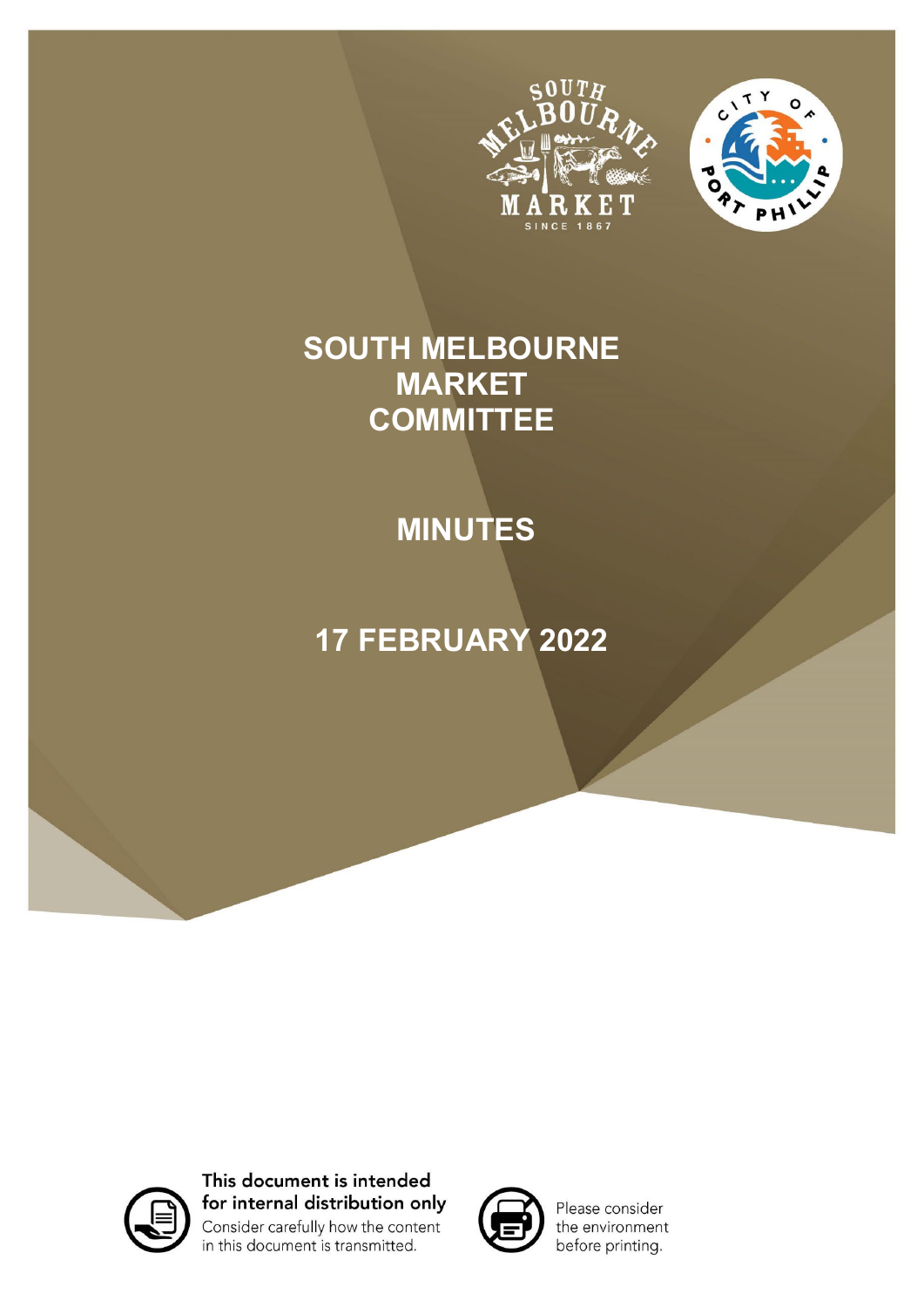

## **MINUTES OF THE SOUTH MELBOURNE MARKET COMMITTEE HELD 17 FEBRUARY 2022 WEBEX (PUBLIC) AND IN COUNCIL CHAMBERS, ST KILDA TOWN HALL (CONFIDENTIAL)**

The meeting opened at 6.00pm.

#### **ATTENDING MEMBERS**

Joanne Plummer (Chairperson), Andrew Danson (Independent Member), Simon Talbot (Deputy Chairperson), Cr Heather Cunsolo

#### **ATTENDING OFFICERS**

Claire Stevens, General Manager Governance and Organisational Capability; Kylie Bennetts, General Manager, Growth and Development; Sophie McCarthy, Acting South Melbourne Market Executive Director; Ross Williamson, Head of Retail and Business Development; Paul Ryan, Head of Asset Development and Operations; Meagan Scott, Marketing Coordinator; Claire Taylor, Digital Solutions Coordinator; Erin Quin, Coordinator Customer Experience and Business Support (minute taker)

*The City of Port Phillip respectfully acknowledges the traditional owners of our land. We pay our respect to their Elders, both past and present. We acknowledge and uphold their continuing relationship to this land.*

### **1. APOLOGIES**

Mayor Marcus Pearl

### **2. CONFIRMATION OF MINUTES**

#### **MOVED Members Danson/Talbot**

That the minutes of the South Melbourne Market Committee held on 16 December 2021 be confirmed.

**The MOTION was CARRIED.**

### **3. DECLARATIONS OF CONFLICTS OF INTEREST**

Nil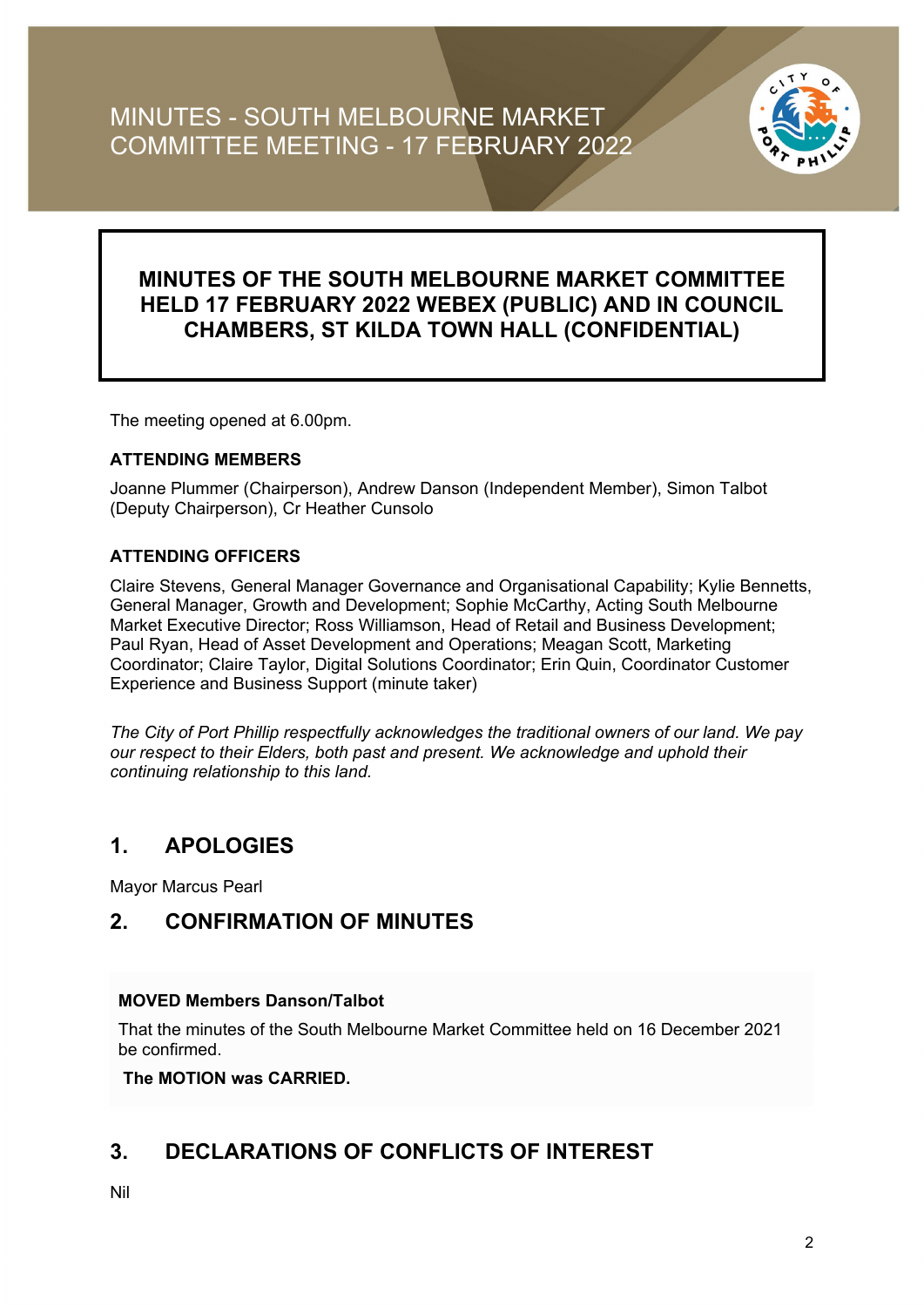

## **4. ACTION ITEMS**

Nil.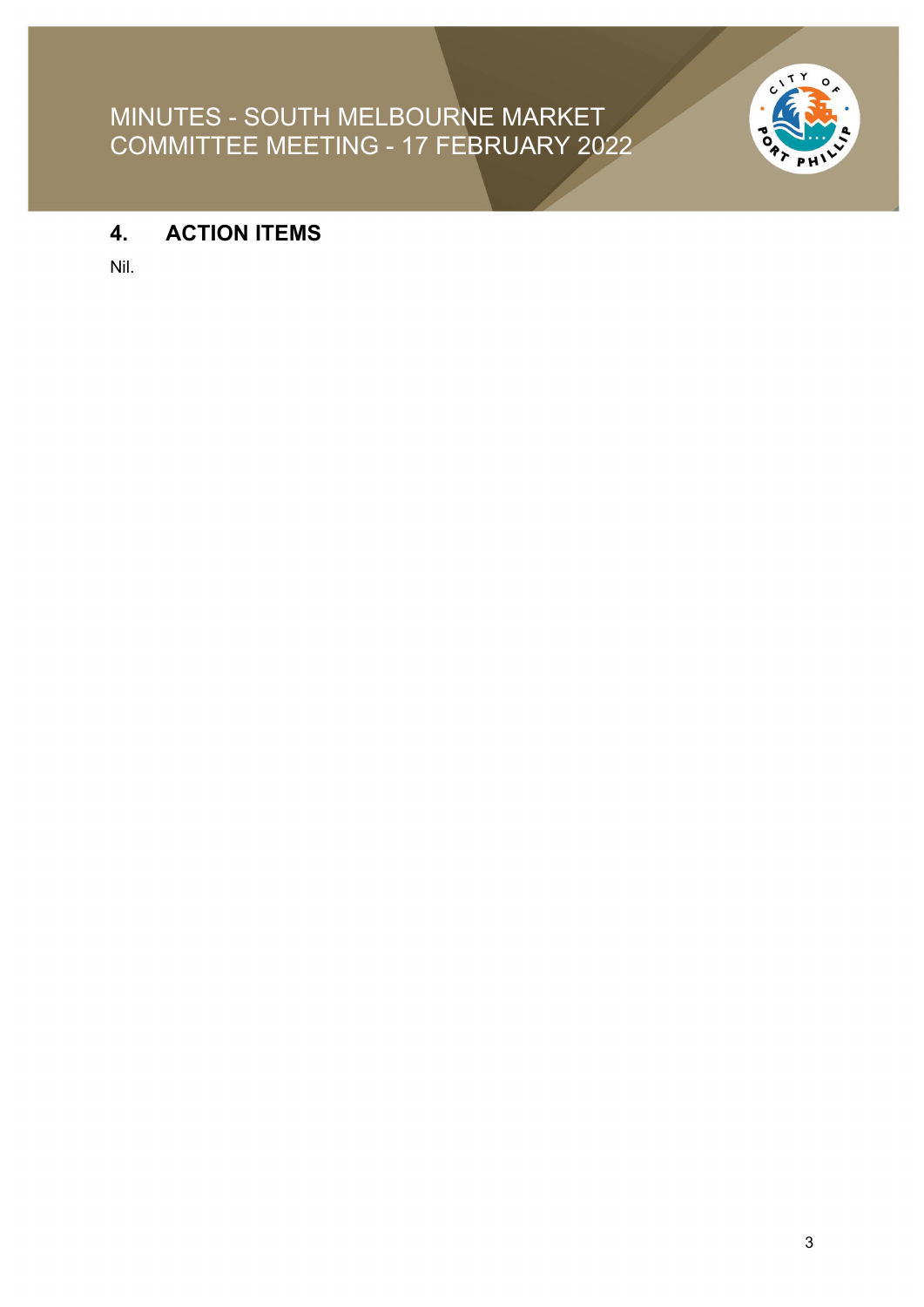

### **5. PRESENTATION OF MANAGERS REPORT**

#### .**5.1 EXECUTIVE DIRECTOR'S REPORT**

**Purpose:** To update the Committee with current, relevant information from the Market.

#### **MOVED Members Cunsolo/Danson**

That the Committee note the Executive Director report.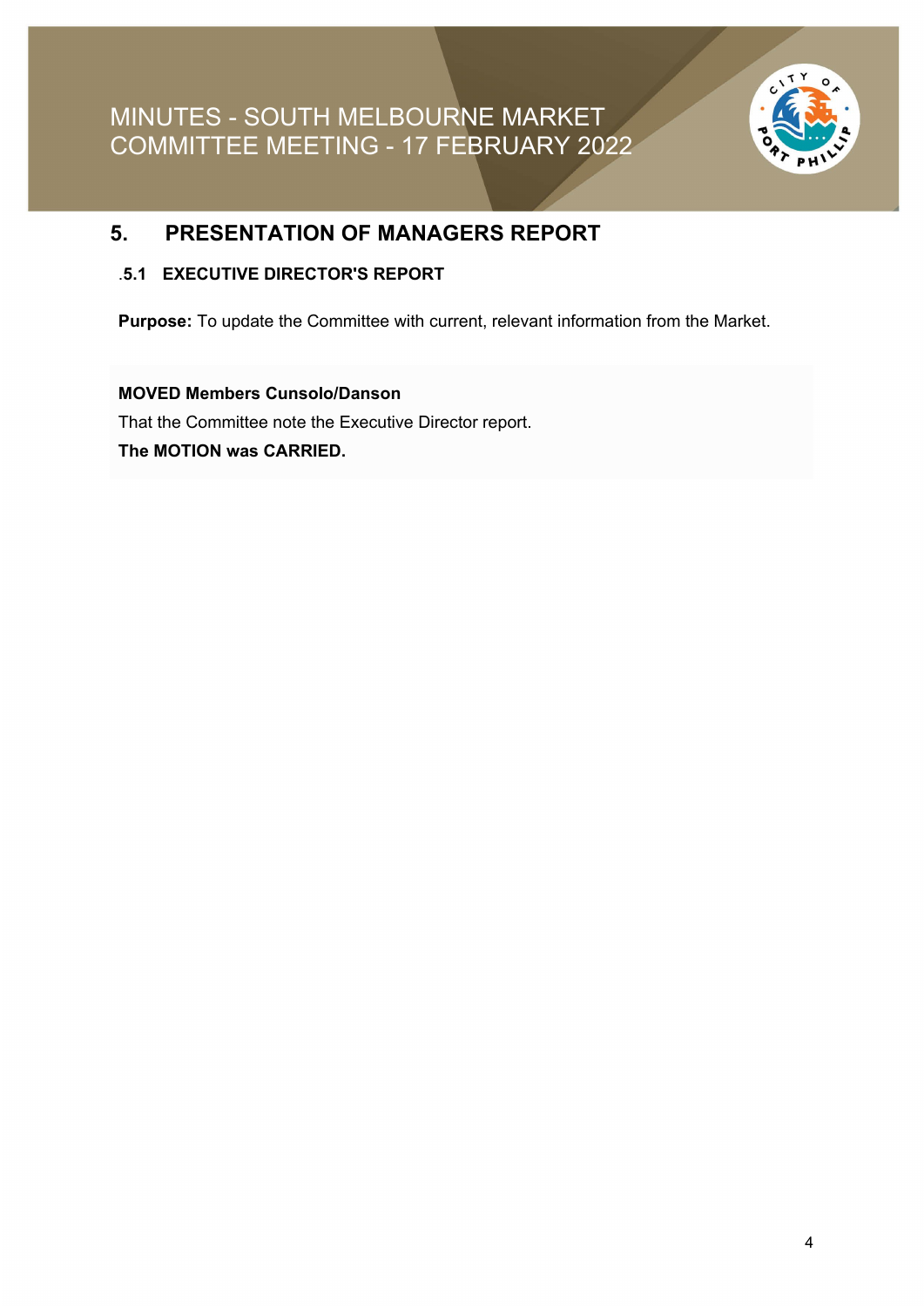

### **6. SOUTH MELBOURNE MARKET REPORTS**

#### **6.1 FINANCE REPORT**

**Purpose:** To update the Committee on the January month-end financial results of the Market.

#### **MOVED Members Cunsolo/Danson**

That the Committee note the January 2022 month end financial results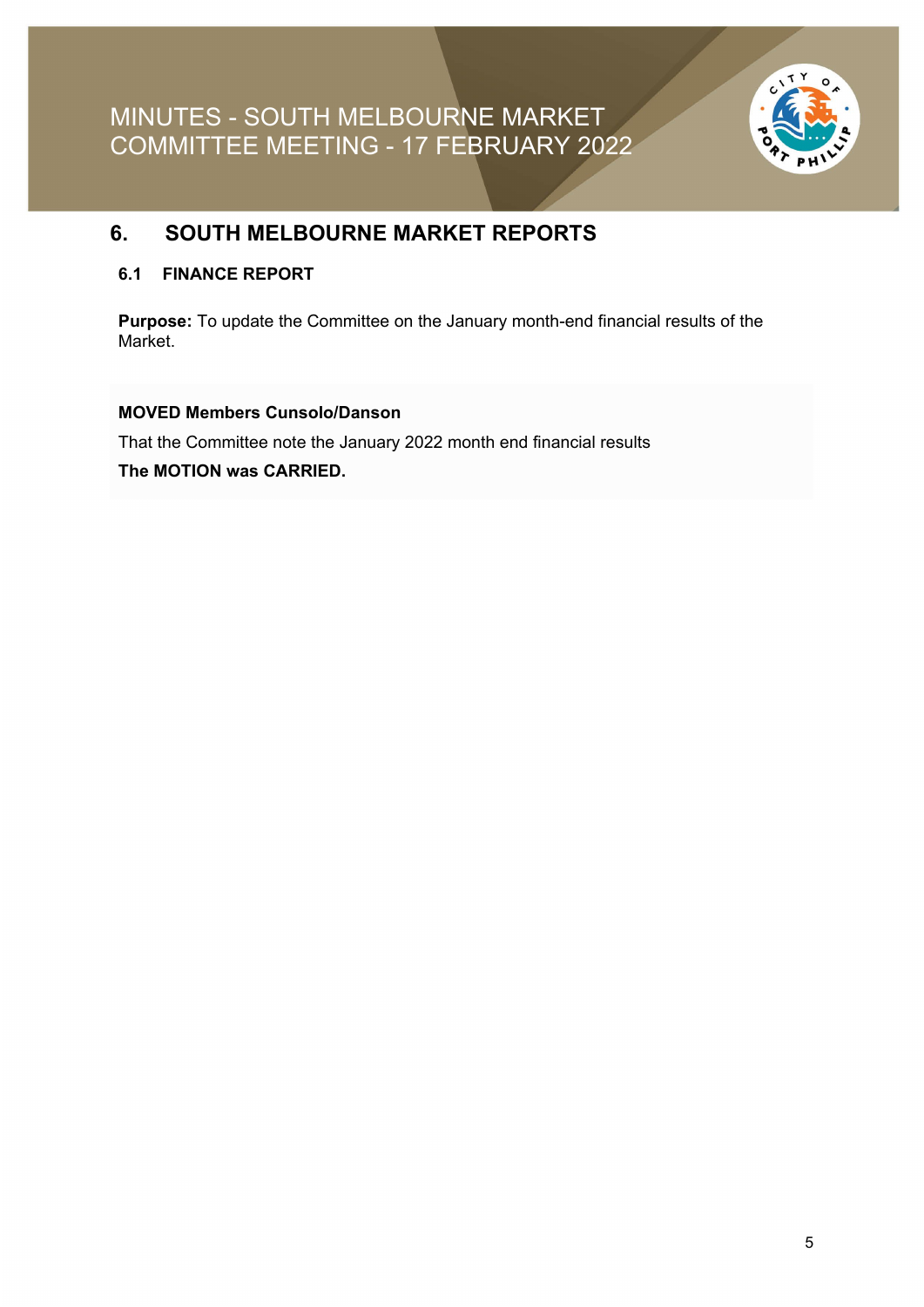

#### **6.2 MARKET ATTENDANCE REPORT**

**Purpose :** To provide the Committee with analysis of attendance at South Melbourne Market.

The Committee noted that:

- January 2022 attendance was 37% down on January 2020.
- Weekend attendance has started to increase again. Last weekend numbers were only 22-25% down which is back at a similar level to November 2021 when numbers had started to increase again following the lifting of lockdown.
- Weekday attendance numbers are still quite low.

#### **MOVED Members Cunsolo/Danson**

That the Committee note the attendance report.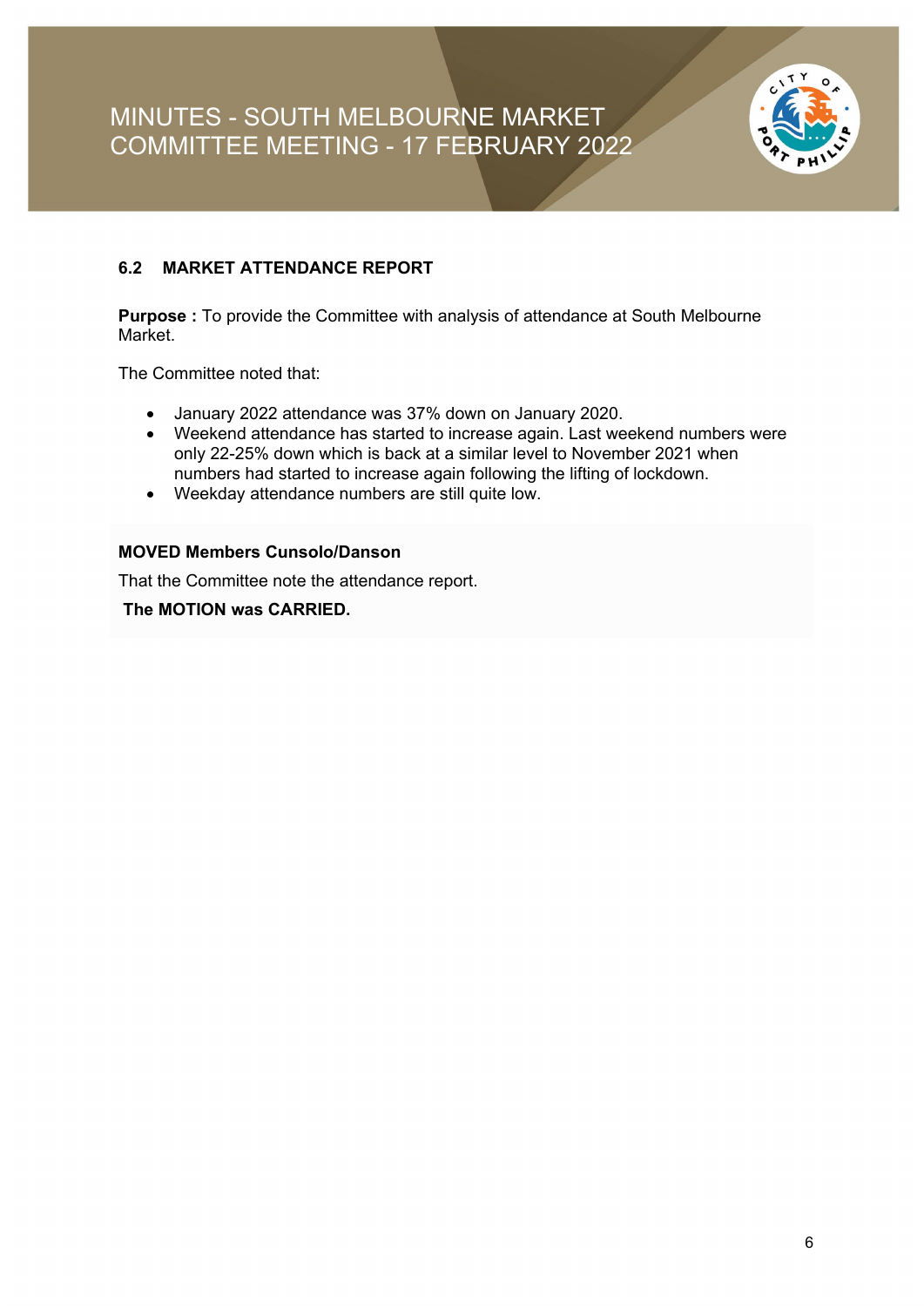

#### **6.3 TRADER UPDATE - PUBLIC**

**Purpose:** To provide an update on Trader activity.

The Committee noted that:

- Council has approved the extension of full rent relief until the end of June 2022, but with a new trigger point of a 30% downturn in turnover (instead of 20%).
- To align with the invoicing cycle, the 30% downturn will apply from 1 February rather than 15 January.

#### **MOVED Members Cunsolo/Danson**

That the Committee note the Trader Update.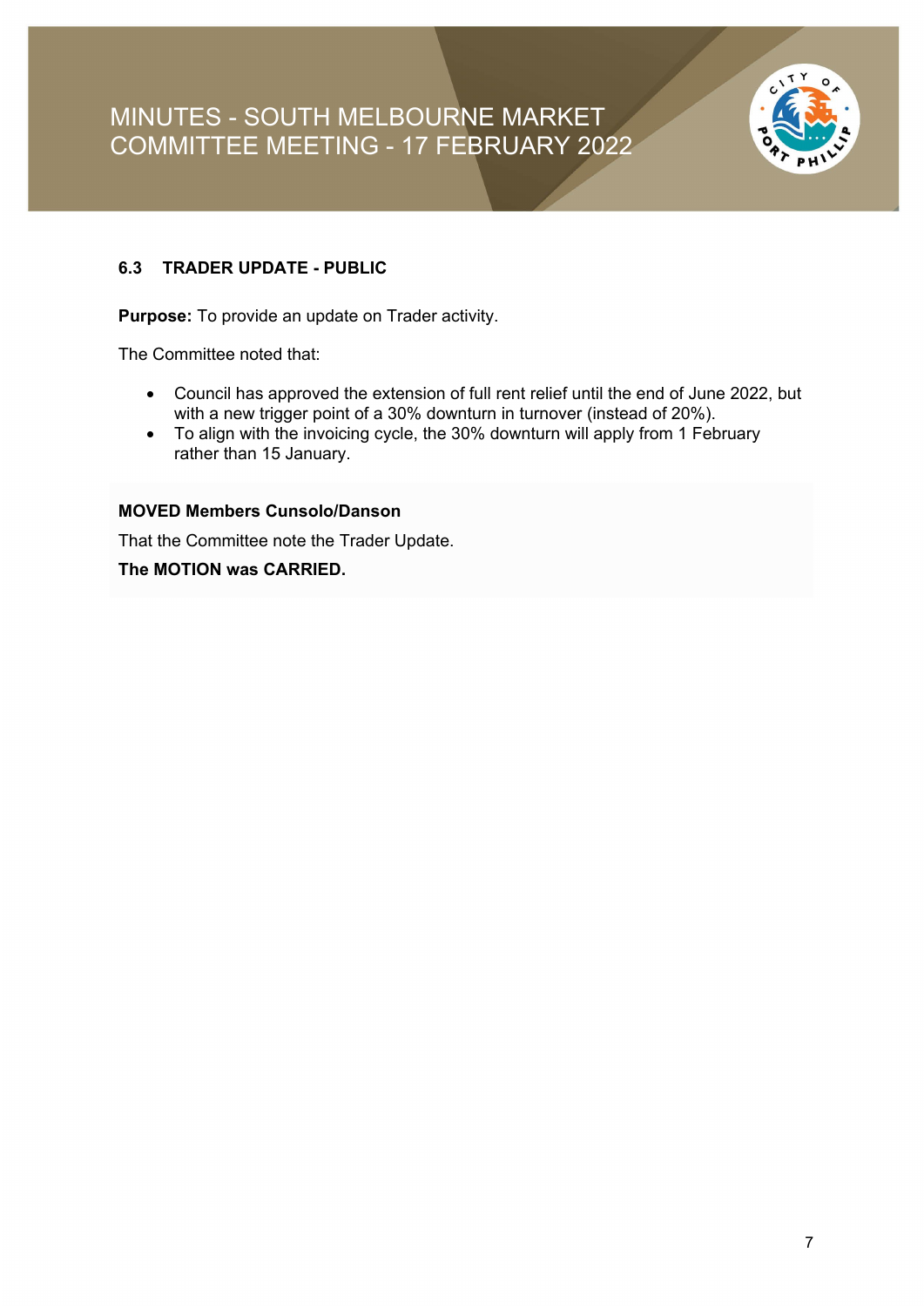

#### **6.4 PROJECTS UPDATE**

**Purpose:** To inform the Committee of projects in progress at the Market.

The Committee noted that:

- The upcoming projects will be timed so they do not impact peak periods at the Market such as Christmas trading.
- The Cecil St works have been scheduled for April following the end of the Cecil Street road closure.

#### **MOVED Members Cunsolo/Danson**

That the Committee note the Projects Update and proposed schedules.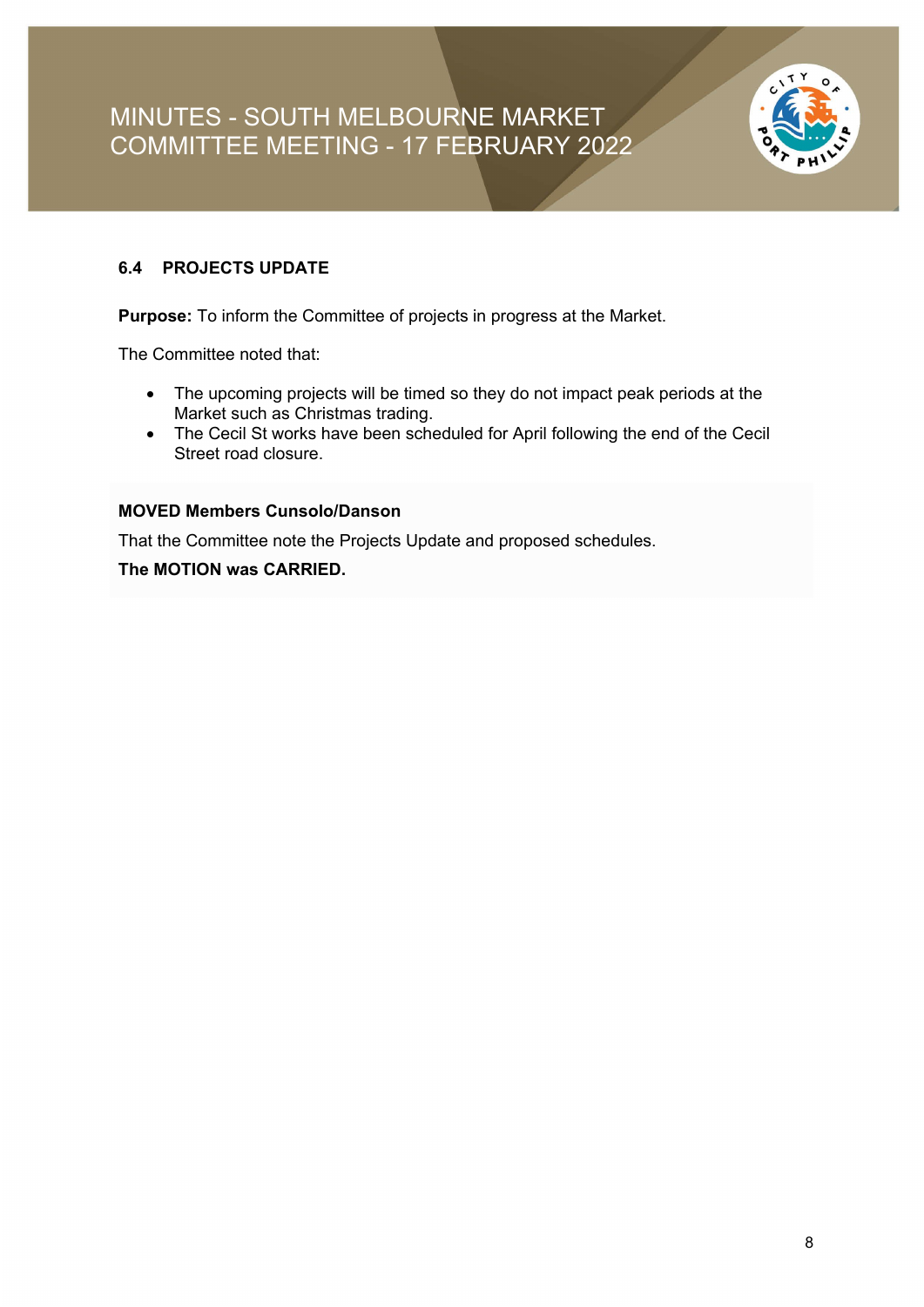

### **7. PUBLIC QUESTION TIME**

Nil.

### **8. CONFIDENTIAL BUSINESS**

#### **MOVED Members Cunsolo/Danson**

That in accordance with Section 77(2)(a) of the Local Government Act 1989 (as amended), the meeting be closed to members of the public in order to deal with the following matters, that are considered to be confidential in accordance with Section 89(2) of the Act, for the reasons indicated:

#### **8.1 Robbro (Stall 142) licence renewal**

89(2)(g(ii)). private commercial information, being information provided by a business, commercial or financial undertaking that if released, would unreasonably expose the business, commercial or financial undertaking to disadvantage.

#### **8.2 Trader Upate - Confidential**

89(2)(h). confidential meeting information, being the records of meetings closed to the public under section 66(2)(a).

#### **8.3 Debtors Report**

89(2)(h). confidential meeting information, being the records of meetings closed to the public under section 66(2)(a).

#### **8.4 Licences For Signing**

89(2)(h). confidential meeting information, being the records of meetings closed to the public under section 66(2)(a).

#### **8.5 Risk Review**

89(2)(b). security information, being information that if released is likely to endanger the security of Council property or the safety of any person.

#### **8.6 Business Continuity Plan**

89(2)(b). security information, being information that if released is likely to endanger the security of Council property or the safety of any person.

#### **8.7 SMM Digital Strategy**

89(2)(a). Council business information, being information that would prejudice the Council's position in commercial negotiations if prematurely released.